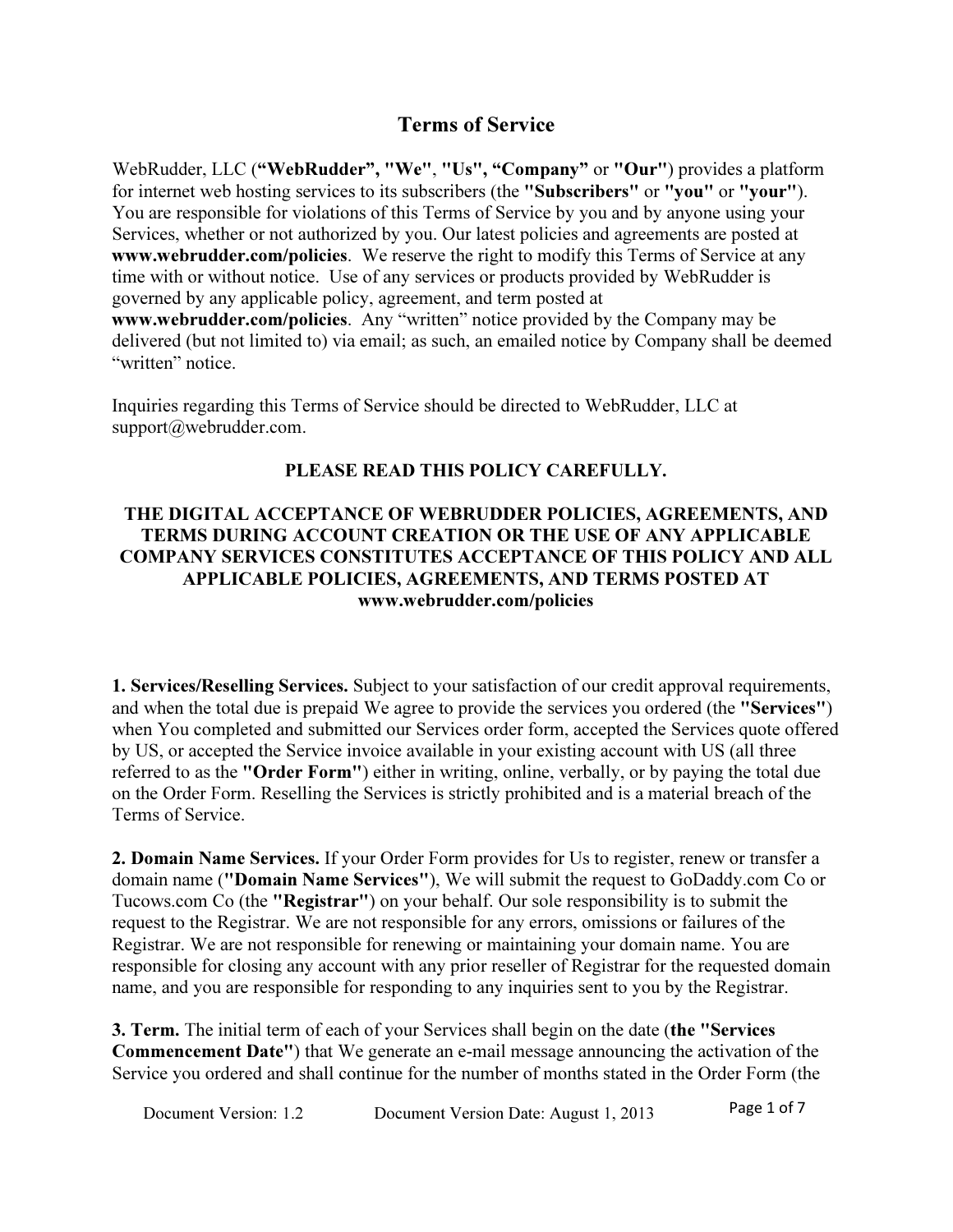"Initial Term") for each such Service. Upon expiration of the Initial Term, this Terms of Service shall automatically renew for successive renewal terms of the same length as the Initial Term (each a "Renewal Term") unless either party provides written notice of non-renewal at least thirty (30) days prior to the expiration of the Initial Term or Renewal Term, as the case may be. The Initial Term and any Renewal Term may be referred to collectively herein as the "Term."

# 4. Fees

(a) Recurring Fees. The fee for the Services specified in your Order Form(s) is the "Recurring Fee". Beginning on the Services Commencement Date, unless otherwise specified on your Order Form, you agree to pay the Recurring Fee in advance on the first day of each billing cycle (the "Due Date"), with or without invoice. The billing cycle for Recurring Fees is specified in the Order Form.

# (b) Non-Recurring Fees.

If you exceed any of the allowed resource limits (including but not limited to disk space, bandwidth, email accounts, databases, database disk space, compute cycles, domains, subdomains) in a given month for the hosting plan you signed up for you agree to pay a fee ("Overage Fee") for such excess amounts. You agree to Overage Fee charges equal to twice the cost of the equivalent prepaid optional additional resources needed to cover the overage usage, unless you prepaid for enough additional resources to cover the overage before the overage is incurred. You acknowledge that you may only prepay for additional resources if you are enrolled in the Enterprise hosting plan, and that prepaid additional resources are only valid within the Recurring Fee billing cycle that they are purchased.

If you ask Us to perform Domain Services, you will be charged a "Domain Registration Fee". We may charge set-up fees ("Set Up Fee") for certain of the Services; a fee for credit card charge backs ("Charge Back Fee"); and other non-recurring fees relating to the Services. Domain Registration Fees, Overage Fees, Set Up Fees, Charge Back Fees, Reinstatement Fee (as defined below) and all other non-recurring fees relating to the Services are collectively referred to as "Non-Recurring Fees".

You agree to pay Non-Recurring Fees when they are incurred.

(c) Fee Increases. Recurring Fees and Non-Recurring Fees are collectively referred to as the "Fees" or individually as "Fee". We may increase any or all of the Fees by giving notice to you not less thirty (30) days prior to the beginning of a Renewal Term applicable to the particular Fee which is subject to increase. Such Fee increase shall be effective on the first day of the applicable Renewal Term. Unless you give notice to Us of your intent not to renew the Services as provided in Section 3, you are deemed to have accepted the increased Fee for the applicable Renewal Term and any subsequent Renewal Terms (unless the Fees are increased in the same manner for a subsequent Renewal Term).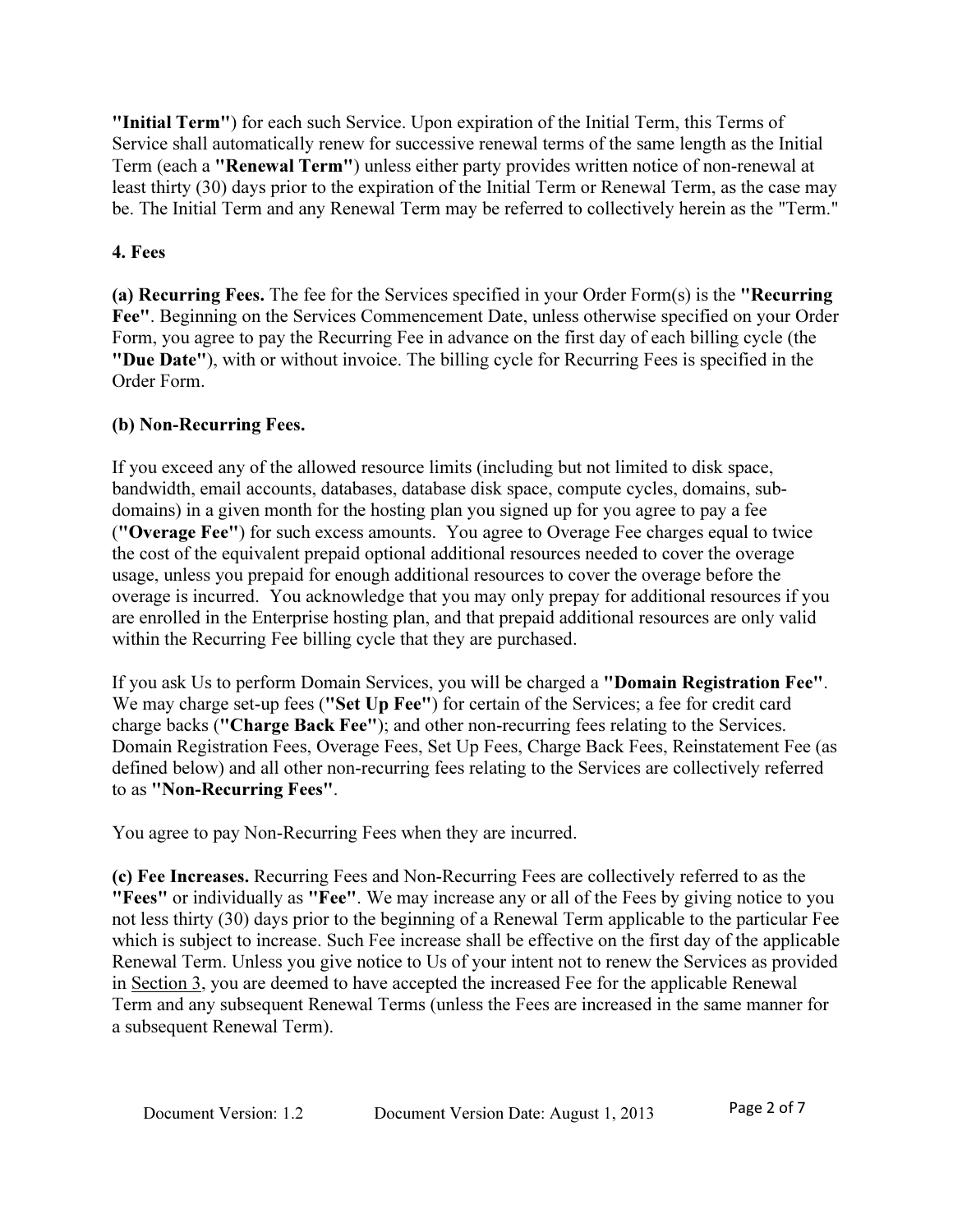5. Payment of Fees. Payment of the Fees shall be made to Us by credit or debit card (the "Card"), or any other payment module available on WebRudder.com. You agree to make payment in United States dollars. You authorize Us or an agent appointed by Us to charge Fees to the Card during the Term. We may charge the Card for (i) Recurring Fees five (5) days prior to or after the Due Date and (ii) Non-Recurring Fees as incurred by you. At Our option, We may abstain from charging the Card until the next Due Date or until the Fees exceed \$50.00. Fees paid are nonrefundable. Fees charged but not disputed within sixty (60) days after the date that they are charged are conclusively deemed accurate. You are required to provide Us with changes to billing information, such as credit card expiration and change in billing address. Unpaid Fees shall accrue interest at the lesser of the highest rate allowed by applicable law and 1.5% per month. You agree to pay our reasonable costs of collection of overdue amounts, including collection agency fees, attorneys' fees and court costs.

6. Taxes. You agree to pay to Us all sales, VAT or similar tax imposed on the provision of the Services (but not in the nature of an income tax on Us), regardless of whether We fail to collect the tax at the time the Services are provided.

7. Law/AUP/TOS. You agree to use the Services in compliance with applicable law and Our AUP, which is incorporated by reference in the Terms of Service. You agree that We may, in our reasonable commercial judgment consistent with industry standards, amend this TOS or the AUP from time to time. The AUP may be amended for reasons not limited to incorporating further detail or describing reasonable restrictions and conditions on your use of the Services. Amendments to the TOS and AUP are effective on the earlier of Our notice to you that an amendment has been made, or the first day of the next Renewal Term. You agree to cooperate with Our reasonable investigation of any suspected violation of the AUP. In the event of a dispute between the parties regarding interpretation of the AUP, our commercially reasonable interpretation of the AUP shall prevail.

8. Your Information. You represent and warrant to Us that (i) all information you provide for purposes of establishing and maintaining the Services is accurate; (ii) if you are an individual, you are at least eighteen years of age; (iii) you will not use the Services for the development, design, manufacture, production, stockpiling, or use of nuclear, chemical or biological weapons, weapons of mass destruction, or missiles in any country listed in Country Groups D:4 and D:3 of Supplement No. 1 to Part 740 of the United States Export Administration Regulations, and (iv) you will not provide access to the Services to any person (including a natural person or government or private entity) located in or a national of any embargoed or highly restricted country under United States Export Regulations, which include as of September, 2005, Cuba, Iran, Libya, North Korea, Sudan or Syria. You agree that We may, without notice and without liability to you report to the appropriate governmental authorities any conduct by you that We reasonably believe violates applicable law, and provide any information that We have about you in response to a formal or informal request from a law enforcement or government agency or in response to a formal request in a civil action that on its face meets the requirements for such a request.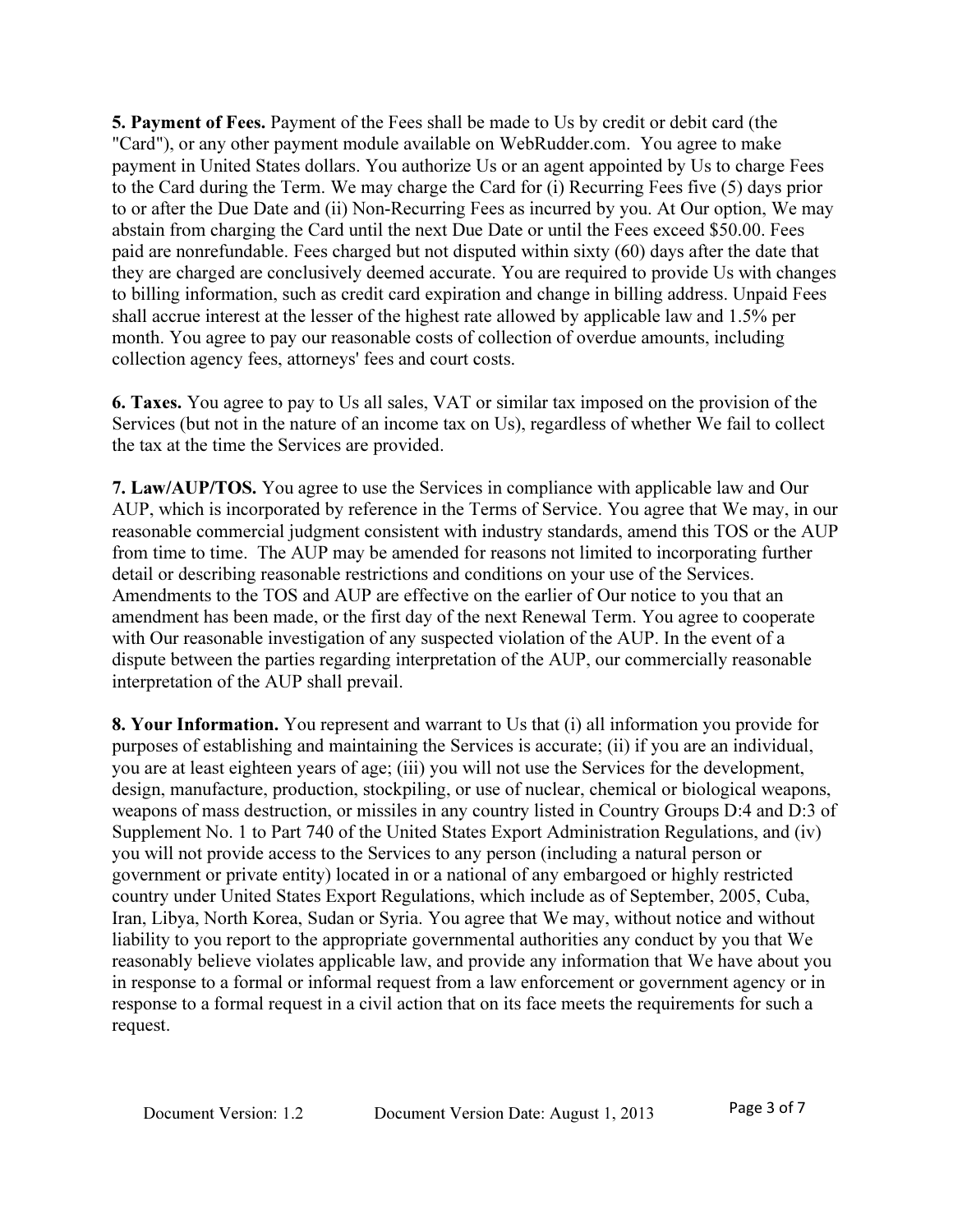9. Indemnification. You agree to indemnify and hold Us harmless, as well as Our affiliates, and each of the respective officers, directors, agents, partners, shareholders and employees of Us and of our affiliates from and against any and all claims, demands, liabilities, obligations, losses, damages, penalties, fines, punitive damages, amounts in interest, expenses and disbursements ("Claims") of any kind and nature whatsoever (including reasonable attorneys' fees) brought by a third party under any theory of legal liability arising out of or related to the Services, including without limitation Claims related to Web space content that violates any copyright, trademark or service mark; any proprietary right of any person or entity; and any state and/or federal laws or regulations, including US Export Regulations.

### 10. Disclaimer of Warranties.

WE MAKE ABSOLUTELY NO WARRANTIES WHATSOEVER, EXPRESS OR IMPLIED, WITH RESPECT TO THE SERVICES. WE SPECIFICALLY DO NOT WARRANT OR REPRESENT THAT THE SERVICES WILL BE UNINTERRUPTED, ERROR-FREE, OR COMPLETELY SECURE. TO THE FULLEST EXTENT PERMITTED BY APPLICABLE LAW WE DISCLAIM ANY AND ALL WARRANTIES INCLUDING THE IMPLIED WARRANTIES OF MERCHANTABILITY, FITNESS FOR A PARTICULAR PURPOSE, AND NONINFRINGEMENT. THE SERVICES ARE PROVIDED ON AN "AS IS" BASIS.

### 11. Limitation of Damages.

NEITHER PARTY SHALL BE LIABLE TO THE OTHER FOR LOST PROFITS OR INDIRECT, SPECIAL, INCIDENTAL, CONSEQUENTIAL OR PUNITIVE LOSS OR DAMAGE OF ANY KIND, OR FOR DAMAGES THAT COULD HAVE BEEN AVOIDED BY THE USE OF REASONABLE DILIGENCE, ARISING IN CONNECTION WITH THE TERMS OF SERVICE, EVEN IF THE PARTY HAS BEEN ADVISED OR SHOULD BE AWARE OF THE POSSIBILIY OF SUCH DAMAGES.

NOTWITHSTANDING ANYTHING TO THE CONTRARY IN THE TERMS OF SERVICE, OUR MAXIMUM AGGREGATE LIABILITY, AND THAT OF OUR AFFILIATES, AND EACH OF THE RESPECTIVE OFFICERS, DIRECTORS, AGENTS, PARTNERS, SHAREHOLDERS AND EMPLOYEES OF US AND OF OUR AFFILIATES, UNDER ANY THEORY OF LIABILITY (INCLUDING BREACH OF CONTRACT, TORT, STRICT LIABILITY, AND INFRINGEMENT) SHALL BE A PAYMENT OF MONEY NOT TO EXCEED THE AMOUNT OF FEES PAID BY YOU FOR THE SERVICES FOR THE THREE MONTHS PRIOR TO THE OCCURRENCE GIVING RISE TO THE CLAIM.

# 12. Suspension/Termination.

(a) Suspension of Services. You agree that We may suspend the Services if: (i) We reasonably believe that the Services are being used in violation of the AUP; (ii) you fail to cooperate with any reasonable investigation of any suspected violation of the AUP; (iii) We reasonably believe that suspension of the Services is necessary to protect Our network or other customers, (iv) as required by a law enforcement or government agency, or (v) if you remain delinquent for any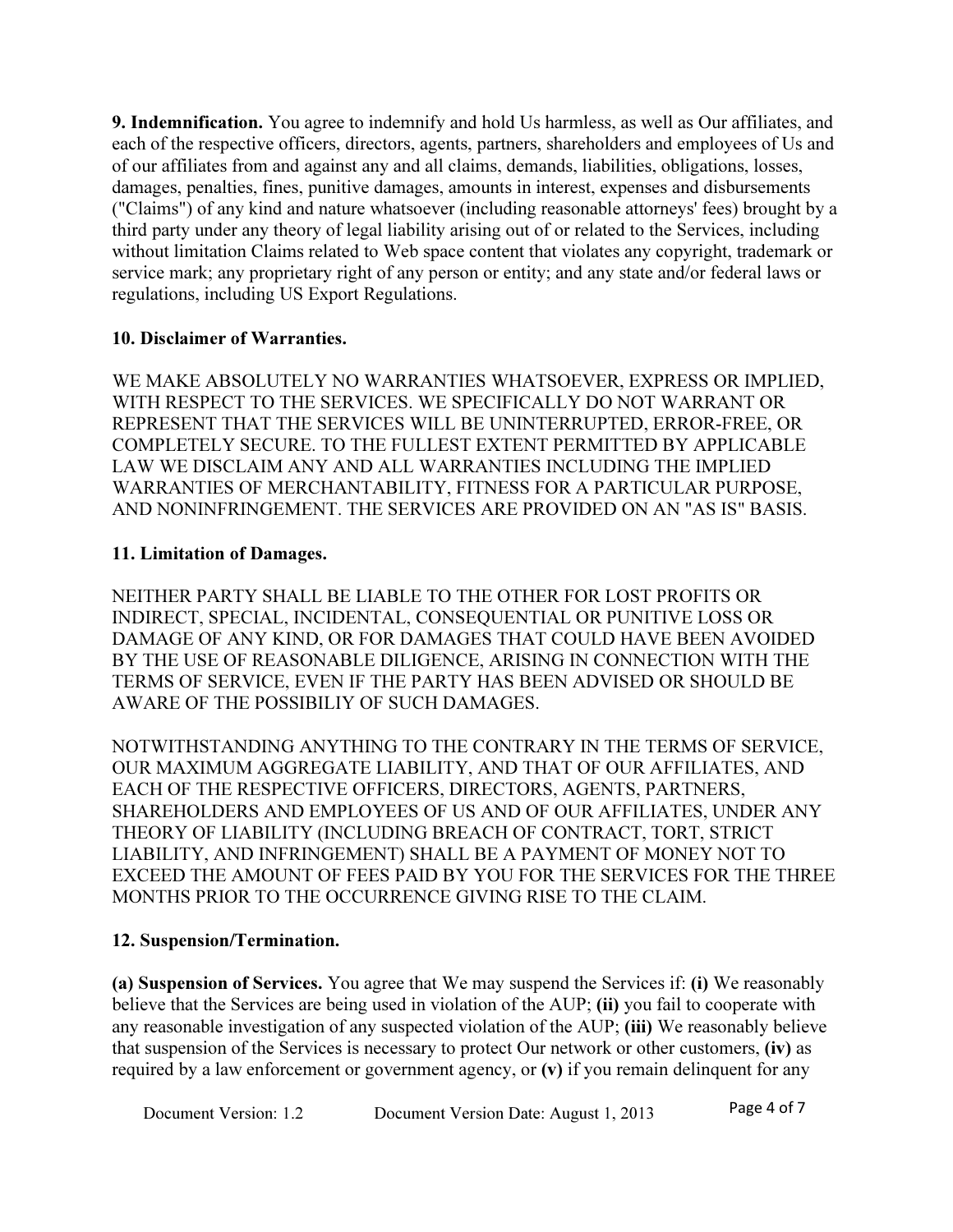reason on Recurring Fees or Non- Recurring Fees. You agree to pay a reasonable fee for reinstatement ("Reinstatement Fee") following any suspension.

(b) Termination by You. The Terms of Service may be terminated by you at any time as long as all Fees then due together with unpaid Recurring Fees and Non- Recurring Fees for the remainder of the Initial Term or the Renewal Term, as the case may be, are fully paid on the business day following the termination date. There will be no full or partial refunds.

(c) Termination by Us. The Terms of Service may be terminated by Us prior to the expiration of the Initial Term or any Renewal Term without liability as follows: (i) upon seventy-two (72) hours notice if you are overdue on the payment of any Fee; (ii) you materially violate any provision of the Terms of Service or the AUP, and fail to cure the violation within ten (10) days after receipt of a written notice from Us describing the violation in reasonable detail in our sole discretion; (iii) upon twenty-four (24) hours notice if the Services are used in violation of a material term of the AUP more than once, or (iv) upon twenty-four (24) hours notice if you violate Section 8 (Your Information).

13. Intellectual Property Use and Ownership. Neither party shall (i) use the other party's name, trademarks, trade names or logos in either its own legal name or in any fictitious or assumed name without the party's consent; (ii) knowingly remove or alter any logo, trademark, trade name, copyright, or other proprietary notice, legend, or symbol from any of the other party's products or documentation; or (iii) take any action, or intentionally omit to take any action that would jeopardize, limit, or interfere in any manner with the ownership of the other party's products, services, documentation, or intellectual property. Title to and ownership of all copies of any products, services, software, documentation, or Internet services developed by or for Us during the Term, whether in machine-readable or printed form, and including without limitation any derivative works, compilations, or collective works thereof, and all related technical know-how, and all rights therein (including without limitation rights in patents, copyrights and trade secrets applicable thereto), are and shall remain Our exclusive property and that of Our suppliers. You shall not take any action to jeopardize, limit, or interfere in any manner with the ownership and rights therein.

14. Confidential Information. Each party agrees not to disclose or use, and to assure that their employees and agents do not disclose or use any confidential information ("Confidential Information") of the other party. Our Confidential Information is Our unpublished prices for the Services, audit and security reports, server configuration designs, software interfaces and other proprietary technology. Your Confidential Information is content transmitted to or from, or stored by you on servers provided as part of the Services and not placed by you in a publicly accessible area. Confidential Information is also information of a party that is conspicuously marked as "confidential" or if disclosed in non-tangible form, is verbally designated as "confidential" at the time of disclosure and is confirmed as confidential in a written notice given within one (1) day of disclosure. Confidential Information does not include (i) any information which is independently developed by a non-disclosing party as shown by such party's written business records, (ii) is or becomes generally available to the non-disclosing party or the public other than through violation of this Section, or (iii) is required to be disclosed by law or

Document Version: 1.2 Document Version Date: August 1, 2013 Page 5 of 7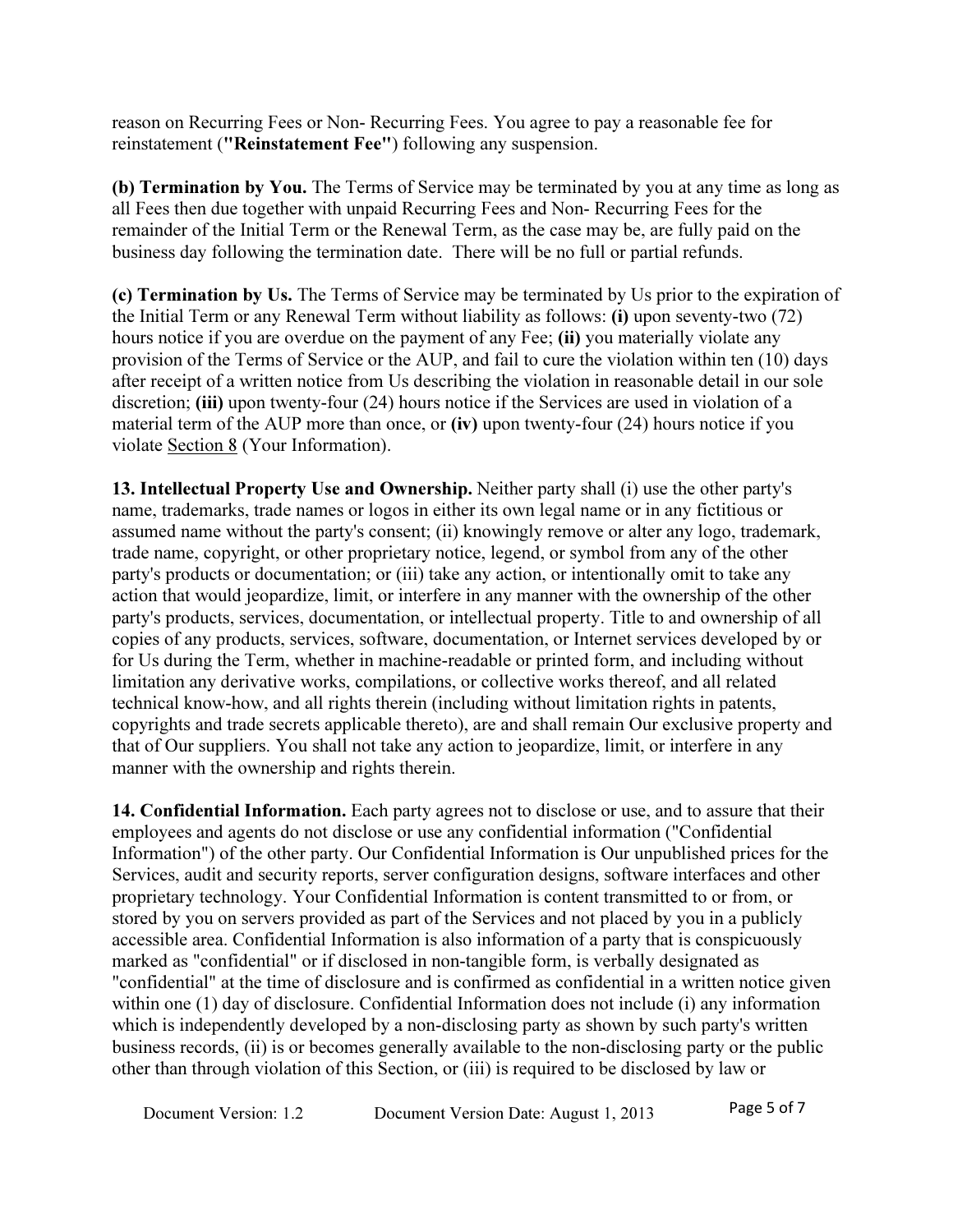regulation. The parties acknowledge that Confidential Information is valuable, special and unique; that its unauthorized disclosure or use will cause irreparable injury to its owner, that immediate injunctive and/or other equitable relief will be necessary and appropriate to remedy an unauthorized disclosure or use of Confidential Information, and that such relief may include without limitation a temporary restraining order obtained ex parte as well as permanent injunctive relief. Upon termination of the Terms of Service, each party agrees to return within a reasonable period of time any and all Confidential Information and other materials belonging to the other party upon request. This Section 14 will survive the termination of the Terms of Service for a period of two (2) years.

15. Back Up Copy. You agree to maintain a current copy of all of your content hosted by Us or provided to Us.

16. Notices. Notices to Us shall be given by means of electronic mail sent to support $@$ webrudder.com. Notices to you shall be given via electronic mail to the myRudder client area account owner using the electronic mail address specified on the "My Details" page of the client's myRudder account. Notices are deemed received on the day transmitted, or if that day is not a business day, on the first business day following the day transmitted.

17. Force Majeure. We shall not be in default under the Terms of Service if the failure to perform is due to any event beyond Our control, including, without limitation, significant failure of a portion of the power grid, significant failure of the Internet, failure of network providers, natural disaster, war, riot, insurrection, epidemic, strikes or other organized labor action, terrorist activity, or other events of a magnitude or type for which precautions are not generally taken in the industry.

18. Governing Law/Venue. The Terms of Service shall be governed by the laws of the State of Florida, exclusive of its choice of law principles, and the laws of the United States of America, as applicable. The United Nations Convention on the International Sale of Goods shall have no application to the Terms of Service. EXCLUSIVE VENUE FOR ALL DISPUTES ARISING OUT OF OR RELATING TO THE TERMS OF SERVICE SHALL BE THE STATE AND FEDERAL COURTS IN ORANGE COUNTY, FLORIDA, AND EACH PARTY IRREVOCABLY CONSENTS TO SUCH PERSONAL JURISDICTION AND WAIVES ALL OBJECTIONS THERETO.

21. Affiliate Program. Commission for our affiliate program is not guaranteed. As such, you agree that we have the right to the fullest extent permitted by applicable law to refuse payment of any expressed or implied commission offered by our affiliate program for any reason.

22. Miscellaneous. The parties intend for their relationship to be that of independent contractors and not a partnership, joint venture, or employer/employee. Neither party will represent itself to be agent of the other. Neither party has the power or authority to represent the other and bind them in any agreement and will not represent to any person that it has such power or authority. The Terms of Service may be amended from time to time by Us, in Our discretion. Amendments to the Terms of Service are effective on the earlier of Our notice to you that an amendment has